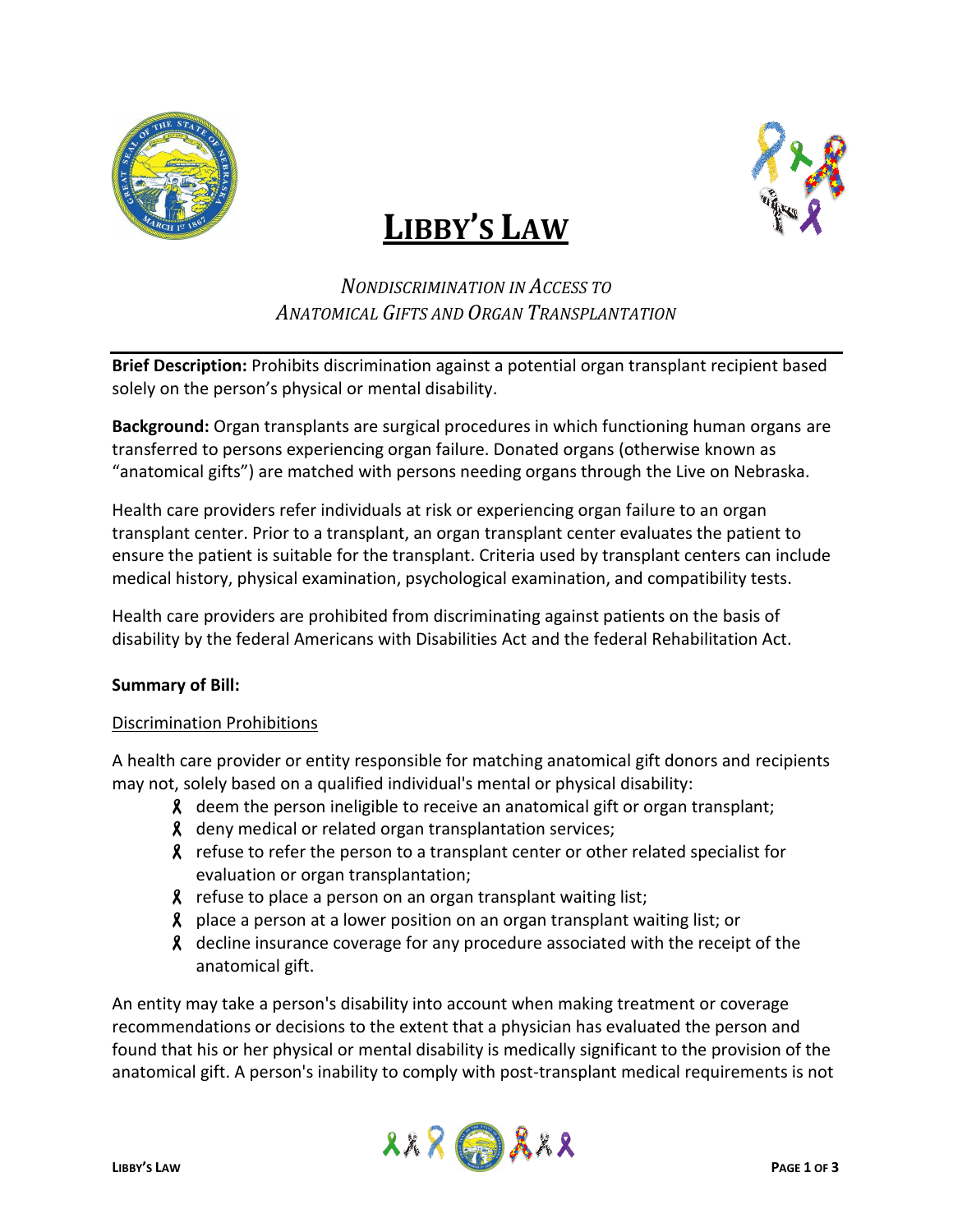medically significant if he or she has the necessary support system to comply with those requirements.

A health care provider or entity responsible for matching anatomical gift donors and recipients must make reasonable modifications to policies, practices, or procedures, when necessary to make transplant-related services available to qualified recipients with disabilities, unless doing so would fundamentally alter the nature of the services. The provider or entity must also take necessary steps to ensure that no qualified recipient with a disability is denied transplantrelated services because of the absence of auxiliary aids and services, unless doing so would fundamentally alter the nature of the services being offered or would result in an undue burden.

The requirements imposed on health care providers and entities responsible for matching anatomical gift donors and recipients do not require referrals or recommendations for, or the performance of, medically inappropriate organ transplants.

### Enforcement

A person who has been subjected to prohibited discrimination may bring a civil action in a court of competent jurisdiction to enjoin further violations and to obtain a court order for the provision of auxiliary aids or services; the modification of a policy, practice or procedure; or the use of accessible facilities by the qualified recipient. The court must give such action priority and proceed expeditiously with review of the action.

A person who has proven discrimination, in a court of law, may be awarded legal fees and costs.

If denial occurs, a written letter explain reason for denial must be provided within 2 days

### Definitions

A *qualified recipient* is defined as a person who meets the essential eligibility requirements for the receipt of an anatomical gift with or without available support networks, auxiliary aids and services, or reasonable modifications to policies or practices.

*Disability* has the same meaning as in the federal Americans with Disabilities Act.

*Auxiliary aids and services* include effective methods of delivering materials to persons with hearing or vision impairments, provision of information in a format that is accessible for persons with cognitive, neurological, developmental, or intellectual disabilities, provision of supported decision-making services, and acquisition or modification of equipment or devices.

*Supported decision making* means the use of a support person chosen by the qualified recipient (including an attorney or health care proxy) to assist a qualified recipient in making decisions, communicating information to the individual, providing auxiliary aids and services to facilitate the individual's ability to communicate and process health-related information, providing information to persons designated by the individual, providing health information that is readily understandable by the individual, and working with court-appointed guardians or other